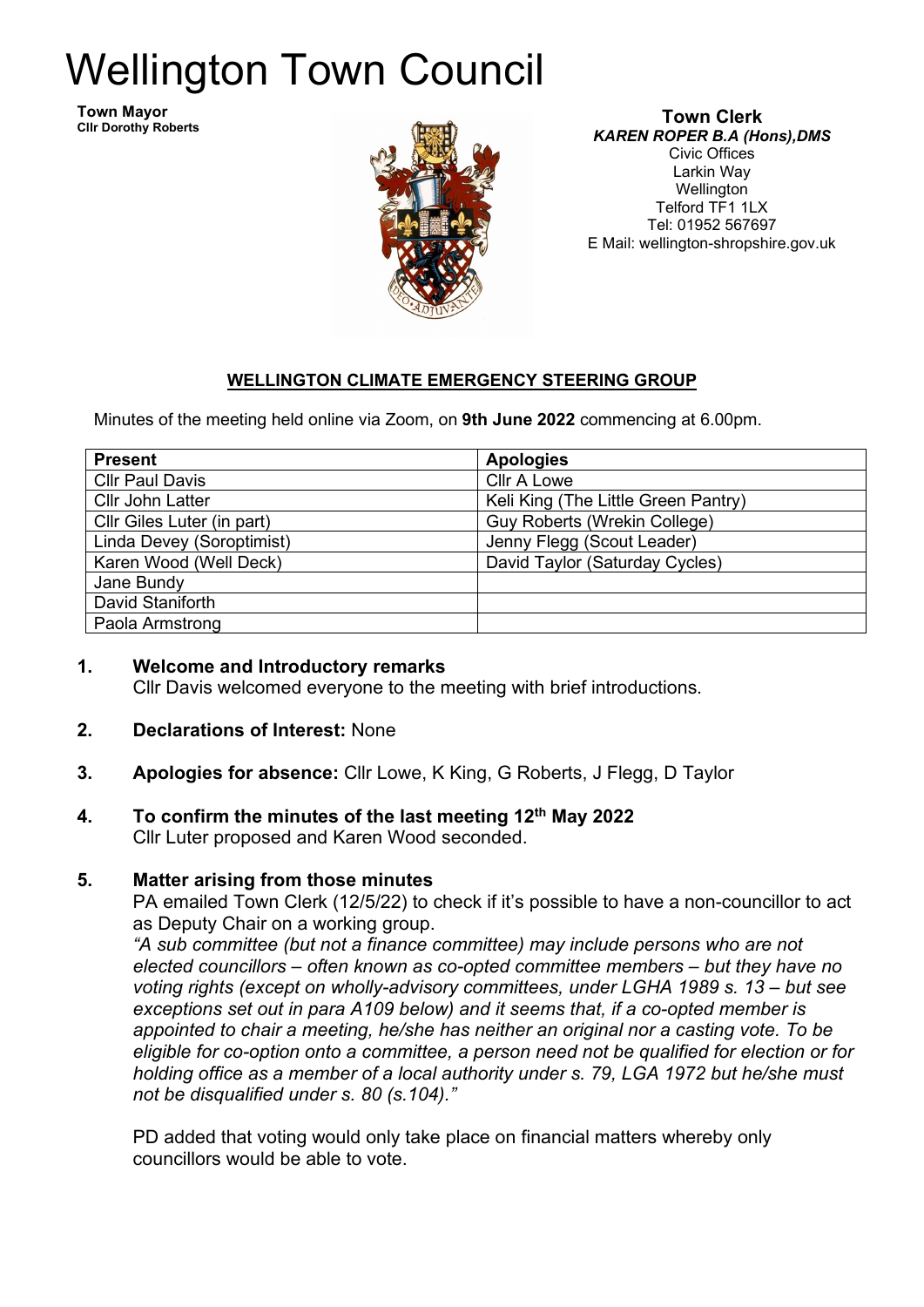PA spoke with Ruth Jones (Social Engagement Officer) at Veolia and arranged for her to have a stand at the Nature Festival (Family Fun days at Bowring Park) on 9<sup>th</sup> August. Keli King also might have a stall.

Ruth is also happy to attend one of the CESG Zoom meetings to answer any questions we may have. PD would like to invite Ruth to the September meeting. **ACTION: PA to invite Ruth to the September meeting.**

PA has completed litter pick Risk Assessment (with the help of T&W) and emailed to all members of the CESG on 7/6/22.

PD contacted SAS Quillie to let her know he is now the chair and he now has access to the portal. He has also signed up to the SLAC community.

PD has arranged to collect approx. 30 grabbers, hoops and bags tomorrow. The Litter Pick is happening on Sunday 12<sup>th</sup> 10am. PD will ask PA to circulate details of a starting point, once decided.

David Staniforth has had a walk around Wellington today and identified relevant areas. At this point Cllr Luter left.

PD worked through the Mossy Life directory. The majority of businesses on there are already working towards becoming plastic free.

PD to speak to the management at Aldi to see if they would facilitate a mass unwrap. Not done as yet as he was involved in a borough wide discussion about soft plastic – some debate about where these actually go. PD will do some investigate into this subject

#### **ACTION: PD will investigate the disposal of soft plastics**

#### **6. Plastic Free Update**

Keli King has received her Plastic Free plaque.

Karen at WellDeck not received hers (notified on 11/3/22) so PD will find out the progress of this. Karen also mentioned other businesses in the Market Annexe have not received theirs.

Jane Bundy will check up with Lisa (Lesley's Larder) and Diane (Sweets Galore). A discussion was had about the requirements

#### **ACTION: PD to find out the progress of the plaque for Karen at Well Deck ACTION: Jane Bundy to chase up with Lesley's Larder and Sweets Galore**

#### **7. Events**

Litter Pick

Keli, Katie and Kelly (Little Green Pantry) will be at the litter pick. As will Cllr Lowe. The starting point will be sent tomorrow. PD will collect the equipment tomorrow. The start time is 10am.

# 2<sup>nd</sup> event

 $\overline{PA}$  suggested that the Bowring Park Family Fun Day could be the  $2^{nd}$  event. Tuesday 9<sup>th</sup> August. Jane Bundy (Climate Action Hub) ran through the events at the Nature Festival - repurposing and reusing plastic for growing things. Also involve making the Bee Bombs and ask for T-shirts which they no longer wear, so that they can be printed on. Asking for donations of school uniforms and sports kits so that at the end of August, they will hold a clothes swap (hopefully in Wellington).